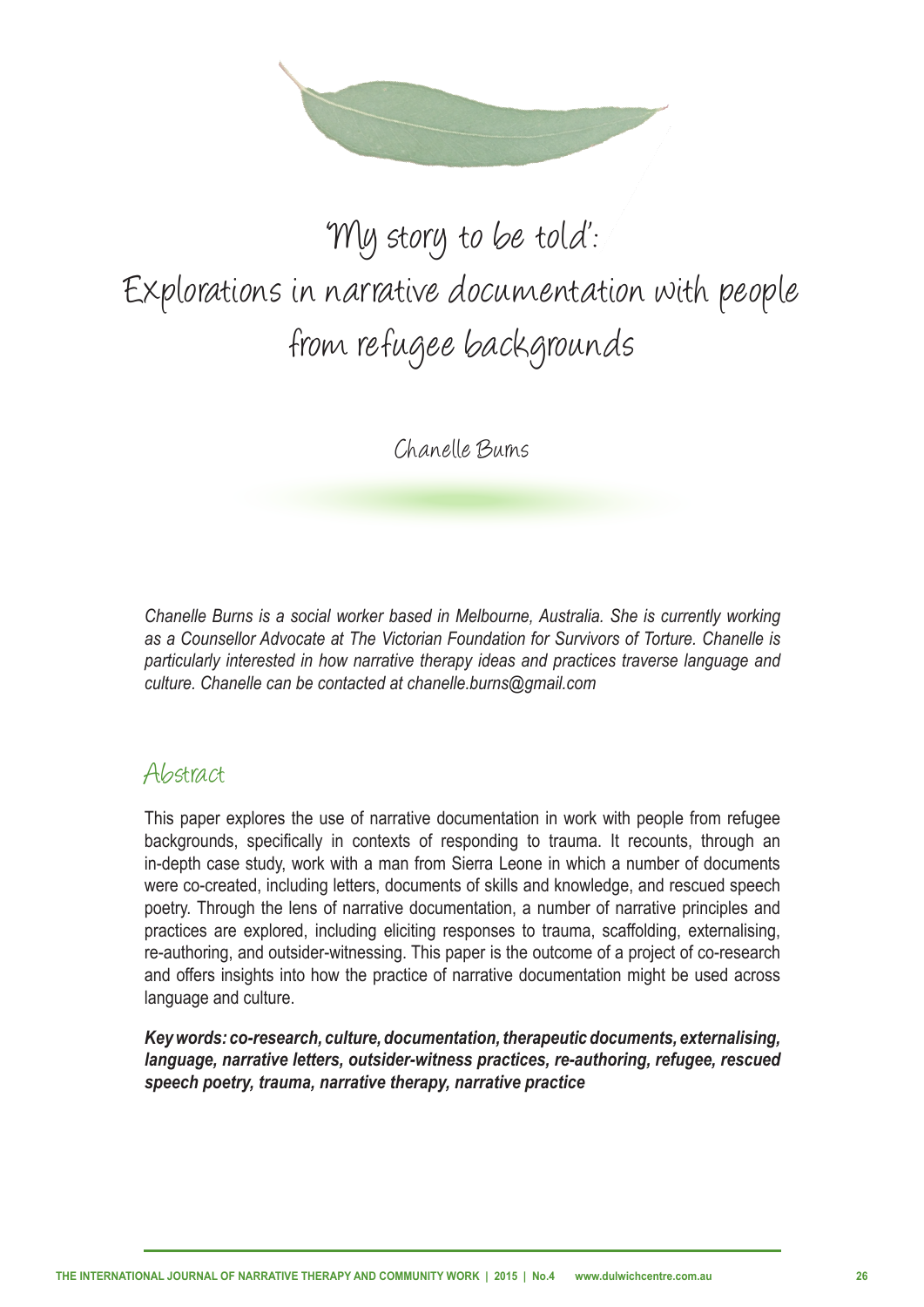*I receive the email from my supervisor, and my heart jumps: do I have time to read the letter now, or should I save it for later? I usually open the letter right away, even if I only have time to skim the words. I know I will return to them later, to dive into them and explore their depths. I am there on the paper, my words that have been rescued. It's a funny sensation seeing oneself on paper, though it was not me who wrote or collated the words. It was someone else, listening with care and attention to the words I spoke. The words are sometimes profound and poetic, sometimes deep and inspiring, and sometimes plain and simple. They are my words, though, rescued from drifting off into the universe to maybe be forgotten or spoken again at another point, but never fully remembered in the way that I uttered them in that moment.* 

I have been the recipient of narrative therapeutic letters in my personal supervision relationship for some time. I began receiving these letters before I entered the world of narrative therapy as a practitioner. I have experienced first-hand what it is like to see my own words documented in print, to feel a sense of being meaningfully heard by my supervisor. I have been surprised and delighted by these letters. They are not merely a record of our conversations, but an *extension* of our conversations. I have discovered in the reading of them things that I do not recall saying, and yet I can hear myself in the words. These letters have been an integral part of my engagement with supervision and to my developing personal and professional identity. I guess, then, it is not surprising that on entering the world of narrative therapy, I would find myself especially drawn to the practice of narrative documentation<sup>1</sup> or, to put it more poetically, 'rescuing the said from the saying of it' (Newman, 2008; White, 2000a).

My personal experience of therapeutic letters formed the beginning of my interest in the narrative practice of documentation and in early 2014, while studying in Adelaide, I read Newman's (2008) '"Rescuing the said from the saying of it": Living documentation in narrative therapy' with interest and delight, and wondered about the many possibilities for this in my practice. This wondering led me to pose a number of questions:

- How do we make decisions about what is and is not recorded?
- How do we use creativity and personal flair while being true to those with whom we meet?
- How do we consult those we meet with to ensure we are appropriately representing them and their stories?
- What kind of document do we create, and what will be most resonant for those with whom we meet?

I have continued to ponder these questions, recognising that there is no 'right' answer – rather, there are many possibilities depending on who we are working with, where we are working, what our role is, and many other contextual factors. These questions have, since I first reflected on them, become a sort of guiding force in my developing practice of narrative documentation.

A growing body of narrative therapy literature explores the context of working with people from refugee backgrounds.<sup>2</sup> This paper hopes to contribute to this body of knowledge and will explore the practice of narrative documentation in work with people from refugee backgrounds through an in-depth case study.

# Introducing Rayan: Hearing the trauma, listening for resistance and survival

Rayan is a man in his late 20s from Sierra Leone. He fled Sierra Leone when he was about 15 years old, settling in Australia when he was about 22.<sup>3</sup> I first met Rayan when he was referred for counselling. During our first session, Rayan shared with me details of his past and his life now. He spoke about 'constantly dreaming war'4 and experiencing highlydistressing flashbacks of atrocities that had been done to him and those he loved, and were powerfully diminishing of Rayan and his attempts to escape them. Rayan's whole family was taken away when he was a young man, and only discovered in the past few years that his mother and siblings were alive. Rayan said he carried many scars, not only emotional but significant physical scars, that he spoke about as being inescapable and an ever-present reminder of the things that had happened to him. When we first met, Rayan talked about wanting to remove these physical scars so that he might forget how he got them.

In our first couple of sessions, Rayan spoke of being at his 'lowest point ever'. He spoke about not knowing what he believed in anymore, and 'not knowing himself'. In hearing this, I thought of Michael White's (2004) casting of trauma:

When a person has been through recurrent trauma, their 'sense of myself' can be so diminished it can be very hard to discover what it is they give value to. This is because recurrent trauma is corrosive of what people treasure in life. It's a violation of their purpose in life and of their sentiment of living. (p. 46)

In hearing Rayan's story of trauma, something specific stood out to me: Rayan's tenacity and survival in the face of great odds. Rayan was severely injured by rebels, and his family taken, but he fought to survive, managing to make his away across a border and to safety. Alongside his sense of 'not knowing himself' and being at his 'lowest point ever', near the end of our first conversation, Rayan said, 'I don't want to lose myself. I want to fight,' White (2004) states that people who have been subject to trauma often represent their lives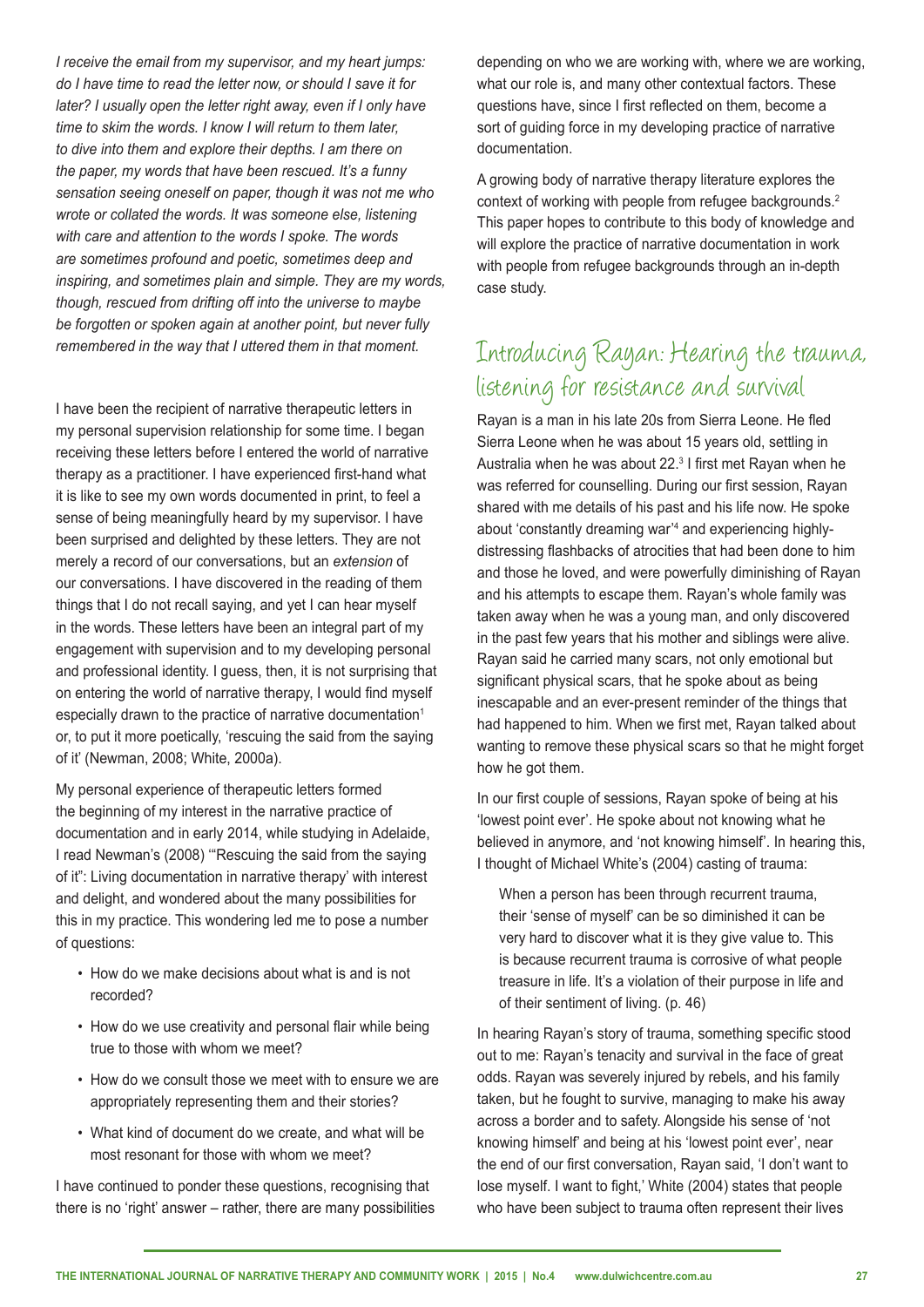as single-storied. In conceiving of life as multi-storied, I could already see glimmers of alternative stories of Rayan and I had so many questions: What was the history of this fight? Where did this fight come from? What made it possible? Being aware that jumping too quickly to stories of resistance and survival, and not scaffolding (White, 2007) such conversations might diminish Rayan's experiences, I stored some of these questions away but continued to carefully listen for these alternative stories.

# Document of skills and knowledge

The de-centred position (White, 1997, 2007) central to narrative practice has me negotiating with the person I am working with about what they wish to focus on, and the starting point for our work. This is in contrast to an expert position in which, as the therapist, it is easy and somewhat expected to take responsibility for what is discussed and focused on in the work. The discourse of 'no pain, no gain', well-articulated and critiqued by Yuen (2009), suggests that going directly to the trauma in our work is the primary goal. I resist this notion and connect more with the idea of creating contexts of safety for people to be able to talk about trauma. Yuen (2009) and White (2004) articulate that it is through developing a safer territory of identity that people will be able to more safely give expression to experiences of trauma. Yuen posits the notion of 'less pain, more gain', which I borrow to support me in my work.

While my personal preference is to fully embrace a de-centred position and be directed by the person I am working with, my professional context places certain requirements on me to assess people's eligibility when they first attend the service. I was open<sup>5</sup> with Rayan about the requirements of assessment that are placed on me and in our third session, after having completed the assessment, I asked Rayan what he wanted our work together to start with. He said that he wanted to begin in the territory of talking about decision-making and particularly making 'rational decisions'. He presented a dominant story of being unable to make rational decisions. Taking the position that this is only one story of Rayan, and that life is multistoried, we began to co-research decision-making and the story of Rayan as 'someone who cannot make rational decisions'. Rayan was direct in his request for me to 'teach' him how to make rational decisions. I resisted this invitation to be the expert and instead invited Rayan to share with me the history of making rational decisions in his life. As I was listening to Rayan, and thinking back on our first two sessions, I was hearing a story of him that was different from the story that trauma had told – a story that spoke instead about the unique skills and knowledge that Rayan held. I was excited, but wanted to be careful not to 'point out contradictions', bearing in mind Russell & Carey's (2004) words that 'it isn't the therapist's role to point out the contradiction, but instead to use this as a point of entry for the development of an alternative story' (p. 24).

We continued our conversation, with me trying to carefully articulate and scaffold questions that elicited and more richly described Rayan's skills and knowledge. As we were talking, I was thinking about how we might develop these beginnings of alternative storylines and have Rayan seeing what I was hearing. Before I had given it a lot of thought, I heard myself asking Rayan if it would be okay for me to put some of his skills and knowledge into a document, and he agreed. I remembered the document 'Heckmut's list of prison skills' (Treatment and Rehabilitation Centre for Victims of Torture, 2014, p. 26) and drew on this to inform how I structured the following document of Rayan's knowledge and skills of rational decisions, formed from Rayan's words and thoughts:

# Rayan's knowledge and skills of rational decisions

Rayan sometimes has trouble making rational decisions. He is hoping to make more rational decisions, and documented here are some of Rayan's knowledge and skills about making rational decisions.

There are some important things that Rayan knows about rational decisions:

- Rayan makes better rational decisions when he uses his thinking, processing, and understanding skills.
- Rayan sees rational decisions as being committed to what you want and leading to a positive outcome.
- When Rayan feels regret after making a decision, it is likely that it is not a rational decision.
- Sometimes, things outside of Rayan will show him that he needs to make a decision, like feeling pain in his knee and going to the hospital, or feeling that he is really low and going to see Doctor. Rayan has learnt that he should listen to these messages.
- Rayan knows that rational decisions involved struggling a lot and thinking about what you want to do.

Some examples of Rayan's rational decisions include:6

- Seeing Doctor
- Attending school in first settlement country and in Australia
- Beginning counselling at Foundation House
- Going to hospital about his knee recently.

To make more rational decisions, Rayan will use these steps:

- 1. Take a day to think about it
- 2. Do a feasibility study look at all possible outcomes.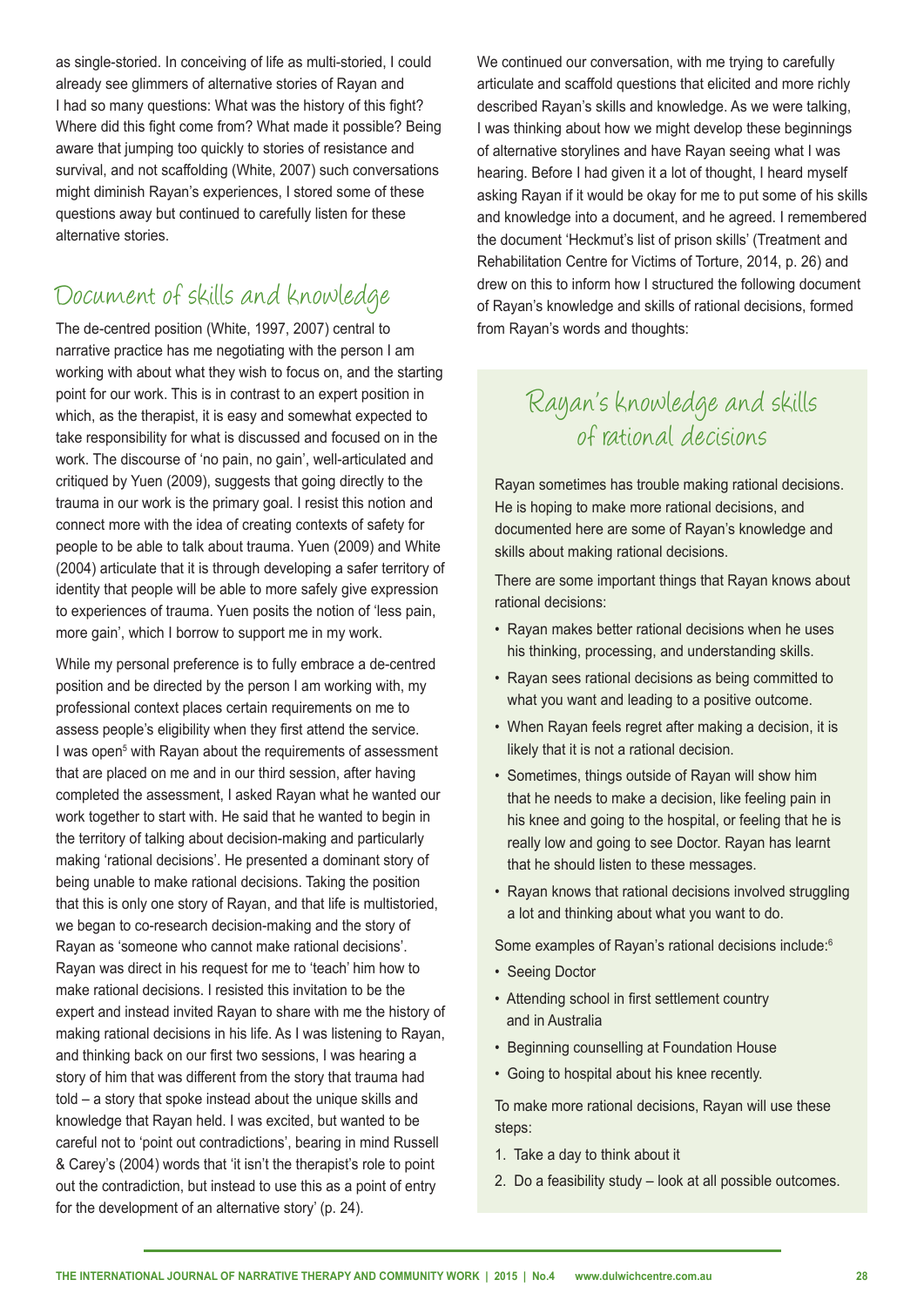There are times that are more risky for Rayan to try and make rational decisions, like when he is overwhelmed or anxious, or even when he is excited. At these times, Rayan will try to use the steps above.

Rayan experienced a loss in his family that meant that, at our next session, we did not talk about this document. It was at our fifth session that I read the above document to Rayan. Before sharing the document, we had been speaking about some decisions taken by Rayan since our first conversation on the theme of decision-making. Again, I heard threads of a storyline that did not fit with the dominant story of Rayan as someone who could not make rational decisions. Resisting the desire to point this out, I invited Rayan to listen to me read out the document. When I finished, Rayan was silent a moment and then said, 'Wow, I am surprised'. When asked about what Surprise was telling him, he said that it was 'amazing' to see his own words on paper. He said that he was surprised that he had these skills and knowledge, but that he could hear himself in the words. This led to a conversation about what Rayan called his 'struggle with knowing myself' and wondering 'where do I start?' in regard to knowing himself. When I asked what Rayan might know about himself, now, from hearing and seeing his words, he said, 'I know I can make rational decisions now if I make the time. If I can come up with all of that (in the document) with a little bit of patience, I can change things.' This was a significant description of personal agency that did not fit with the dominant story of Rayan. As he was speaking, I wrote these words down and asked if I could read them back to him. He again was surprised. I suggested that we could make an edit to the document and we added, 'Rayan knows that, with patience, he is able to make rational decisions'. With a commitment to collaborative representation, I invited Rayan to make any edits to the document and was transparent about this being a co-created document; I had collated the words, but they were his words.

Discourses of 'no pain, no gain' and ideas of what trauma counselling should be, might have invited me to think that the problem of decision-making is not the 'real work' of a trauma counsellor. As Denborough (2005) states, 'There are […] influential conventions within the therapy world in general, and the trauma field more particularly, that regularly invite people to recount their experiences in ways that re-traumatise, or that contribute to identity conclusions of damage, pathology or fragility p. 39). However, in connecting with the ideas of White (2004) and Yuen (2009) articulated previously, and by working in the territory that Rayan invited me into, we had a conversation and created a document that allowed Rayan to come closer to a sense of knowing himself. White (2005) refers to repositioning to a safe territory that does not lead to re-traumatisation or reinforcing the idea of a 'damaged' or vulnerable sense of self. Decision-making was a kind of safe territory from which Rayan could connect to a stronger

sense of himself, and central to this was the document of his knowledge and skills. Importantly, though, talking and documenting about decision-making was not only about repositioning to a safer territory of identity. This conversation and document also enabled Rayan to reclaim a sense of identity that was purposeful and knowledgeable, creating a context in which he could connect with a sense of personal agency. These are important effects of this practice that risk being diminished if they are only viewed as conversations that serve to reposition.

# Externalising Hope, meeting 'Second Rayan'

The loss in Rayan's family led to plans to return to Guinea where his family live. Significant systemic barriers presented Rayan with a challenge in terms of this travel so, for a time, our conversations were focused on these issues. In one session, Rayan spoke about being determined to travel back to Guinea and how not knowing whether he could travel or not was very difficult. I asked Rayan how he was keeping going in the face of not knowing and he said that he was just focusing on going, even though he did not know, and he was using this time of not knowing to prepare rather than just go 'blindly'. What a profound new story to add to the alternative storyline of Rayan as someone who knows that with patience he can make rational decisions! He went on to reflect that he was trying to 'believe in myself' and that he often returned to the document about rational decisions. He said that when he read it, he often wondered, 'Did I say all of this?' but found reading it helped him to believe in himself.

Rayan spoke of Hope being what kept him going in Sierra Leone when he was a teenager, what kept him going now, and what had him coming to meet with me, even though Hopelessness is trying to tell him not to. Hope sounded like a pretty important part of Rayan's life, so I wondered about getting to know Hope a bit more through an externalising conversation (Russell & Carey, 2004; White, 2007). When I asked about Hope, Rayan said that Hope is his 'second person' and then he clarified saying that Hope is his 'Second Rayan'. This struck me as a poetic and unique description of the Hope in Rayan's life. I continued to asked about 'Second Rayan':

- Can you tell me more about 'Second Rayan'?
- How long has 'Second Rayan' been in your life?
- What does it mean to have 'Second Rayan' in your life?
- What makes 'Second Rayan' weak/strong?
- What does 'Second Rayan' tell you?
- Is 'Second Rayan' helpful or not helpful in your life?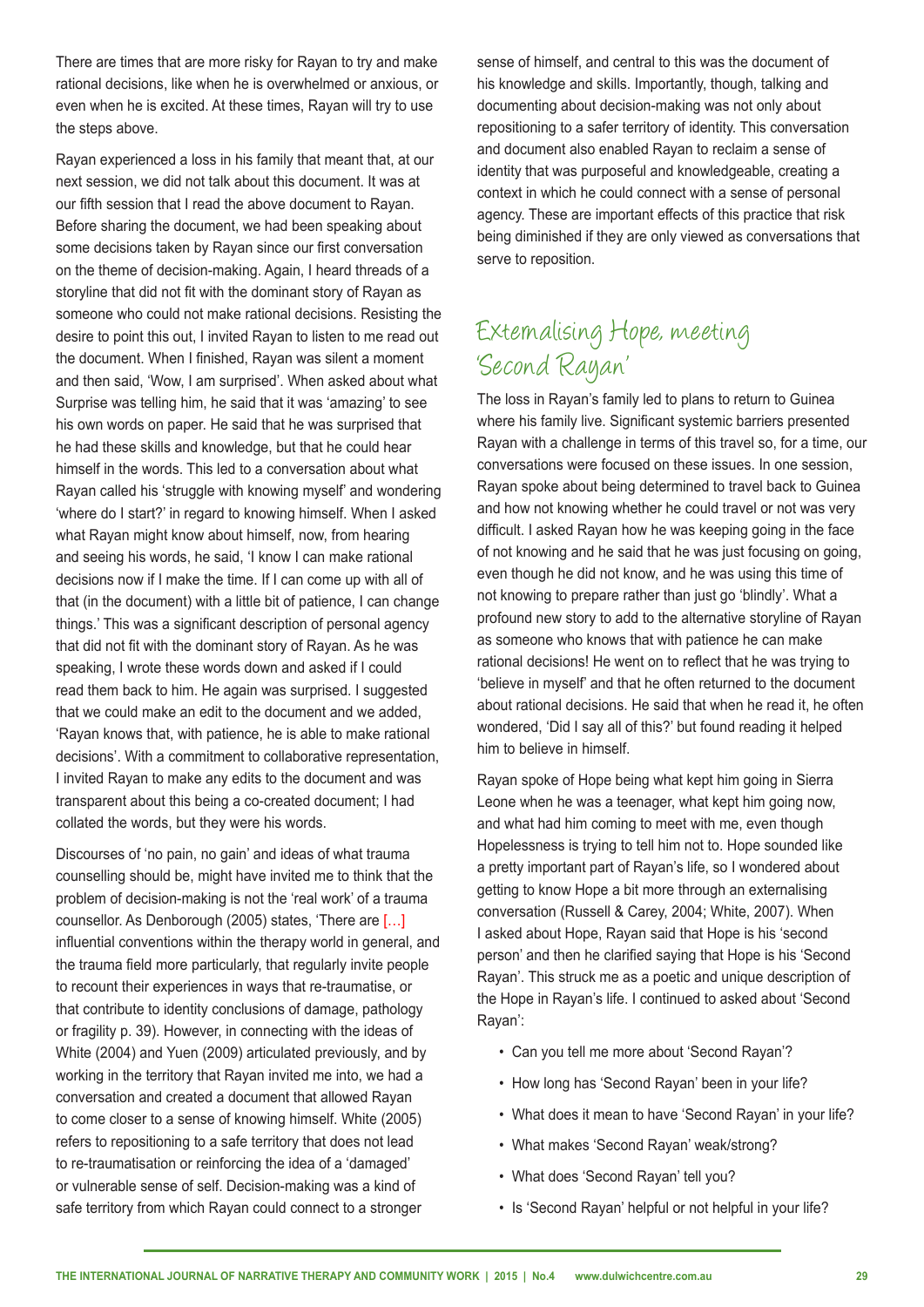This was a wonderfully playful conversation that had Rayan carefully considering and sharing with me his personal and, in narrative terms, experience-near (White, 2007) description of 'Second Rayan'. We wondered whether Rayan might be able to draw 'Second Rayan' and Rayan laughed and said he would think about this. At the end of the session, I felt like I knew

'Second Rayan' and I wondered about what it might mean for 'Second Rayan' to be with Rayan throughout his planning for, and on his travel to, Guinea. After this conversation, I decided to write a letter to Rayan. I felt that a letter would support an externalised picture of 'Second Rayan' and also convey some of my delight in getting to know 'Second Rayan'.

#### Dear Rayan,

I spoke with you a little while ago about how I might write you a letter or some sort of document after our sessions. In the past, I have written up documents of your skills and knowledge, but after our meeting today, I thought I'd write you a short letter about some of our conversation.

We spoke about many things today… travelling back to Guinea and how this 'plays on me heavily' and that 'deep inside can't wait', but also that you are 'terrified' of the realities of Guinea – the mosquitos and snakes, poor access to water and food, the other animals in the bush such as monkeys and baboons. We also spoke about your determination to go back to Guinea and the steps you are taking to make this possible, such as getting documents and meeting with your community.

I mostly wanted to write to you, though, about our conversation about Hope. You shared with me that your Hope is 'my second person', actually a 'Second Rayan'. This 'Second Rayan' is like a spiritual character that can 'carry burden for me'. You shared with me that 'Second Rayan' first spoke to you the day you got shot. You remembered being under the table, ready to give up, thirsty, eyes closed, and you heard the voice of 'Second Rayan' that said, 'Don't give up; you'll be okay'. This same voice encouraged you to keep going through the pain of your injuries, and the green leaves that helped heal your injuries but also brought on intense pain. 'Second Rayan' said, 'You have to walk'.

When I heard this story, you had me wondering about whether determination is a friend of 'Second Rayan', and you shared that you are 'determined to be alive', and you have held on to 'hope to live'. You shared that 'Second Rayan' is weaker when Blame and Regret are around. But you know that 'Hope comes knocking' when you lose focus of light at the end of the tunnel. 'Second Rayan' is a strong character and sometimes he is a bit over-confident and will come early, encouraging you to do things without thinking. But, mostly, 'Second Rayan' keeps you going and when he is around you are calm. The colour you think of when you think of 'Second Rayan' is green. You wondered about drawing 'Second Rayan', but didn't have an image for him when we met. I wonder if any images have come to you since our conversation?

I really enjoyed getting to know 'Second Rayan'. How did you find getting to know 'Second Rayan'? I wonder what other stories you have of 'Second Rayan'? I wonder what makes 'Second Rayan' stronger? How might knowing 'Second Rayan' better support you in your travels to Guinea? What else is made possible by getting to know 'Second Rayan'? I look forward to more conversations!

Warm wishes Chanelle Burns

White's (1995) reflections on taking care with the receipt of these sorts of documents were in mind when I finished writing this letter. While Rayan had agreed that I might write documents about our work, this was our first letter and I had only decided after our session to write it, so I decided to give it to him in person. When we next met, I gave the letter to Rayan and let him read it himself rather than me reading it out. Acknowledging the power of the spoken word and particularly its place in the re-telling and performance of stories, I have also been reflecting on what it might mean to read a letter to oneself. In reflecting on this, there is something about a letter being an experience between 'the letter itself' and the receiver, and rarely is the letter-writer present. In saying this, though, I have been also thinking on how I bring the use of documents into my work with people who do not speak English and, recently, I wrote a letter to another person that I read to him through an interpreter. Despite it not being written or spoken in his language, the recipient associated significant value to it. These reflections have me thinking about how the different ways of receiving these documents can be part of what is negotiated with the people with whom we are meeting.

Rayan again heard himself in this letter and commented on the 'beautiful words'. It was in writing this letter that I began to connect with the re-authoring (Russell & Carey, 2004;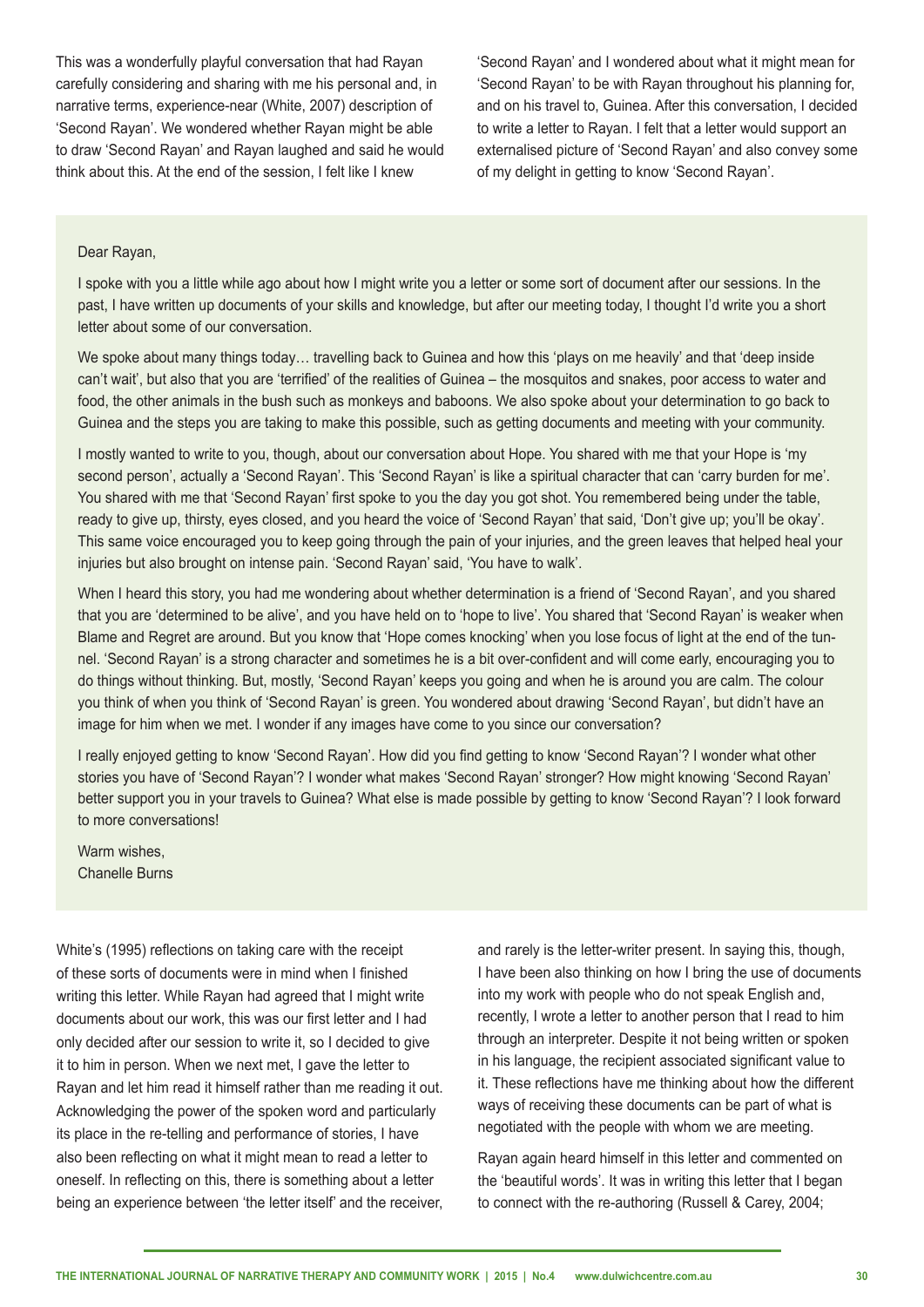White, 2007) quality of documents and how they offer a further thickening of alternative stories. In the conversation about 'Second Rayan', Rayan shared a story of when he was injured in Sierra Leone, and how 'Second Rayan' had kept him going and fighting. This was a very different story about trauma than those Rayan had told me in our first couple of sessions. While Rayan did not use the language of resistance when we spoke of this story, I was drawn to think of Wade (1997) who states that, 'in the context of violence or oppression [...] any act of resistance in such circumstances is inherently and profoundly significant, regardless of what it may appear to have accomplished' (p. 32). 'Second Rayan' did not prevent the injuries Rayan sustained, nor did 'Second Rayan' prevent his family being harmed and taken, but 'Second Rayan' is something that connected Rayan to his will to fight and live. This externalising conversation and document about 'Second Rayan' opened a pathway into further re-authoring conversations that could contribute to alternative stories of Rayan.

#### Double-storied poetry

It was in our eighth session that we had a conversation about Rayan's scars and past experiences and memories of Sierra Leone. This conversation began with an exploration of 'good luck and bad luck'. This was a long conversation and I will not replicate it here, as the details of it will be clear from the document penned after the session.

I sat down to write Rayan a letter after this session and in the process of writing up my notes, I was moved by the power of Rayan's words – the sureness of his knowing about himself that I could hear, but that I did not think he could hear. I was looking at his words on the screen and could not bring myself to put my words around his – this felt like an injustice to his words, which were powerful and poetic. As I considered the poetics of his words, I wondered about creating a poem of them. I was not sure how this might fit for Rayan, and was also aware of my personal interest in poetry and hopeful that I was not serving myself before Rayan, but I remained sure that his words needed to be honoured and that a poem would do this best. Through Behan (n.d.), I discovered the term, 'rescued speech poem' for what I was composing. Behan (n.d.) states that 'poetry has "space between" to describe multiplicity, tentativeness, and ambiguity and is perhaps better suited to render visible these subtle stories from therapy conversations'. The poem I composed was made up only of Rayan's words that I had rescued during our conversation. I felt a great sense of responsibility in holding Rayan's words and doing justice to them. I recall carefully organising his words on the screen and slowly reading them back to myself, feeling great emotion. The first version of the poem did not have a title, and an additional verse about Hope was added in the second version, but I include the poem here in its entirety.

#### My story to be told

*when something meant to happen will happen you gotta push, don't give up look forward to the future don't worry man*

*believe in destiny but steps need to be taken either you are lucky or not lucky test of man's belief test of how much you are faithful being in Australia, lucky being able to stay here, lucky finding and speaking to my family, lucky having someone to talk, lucky stupid offenses, not lucky being broke everyday, not lucky know people would want my life, even through my complaints when you live in the bubble of luckiness you won't know the value of it you don't have to have a classroom to learn it*

*always an average person if luck comes to me, know someone more lucky when action happens not lucky, thinking after could have been worse my broke finger, somewhere someone lost a finger when I was shot, I was unlucky but I was not in prison – did not live in sort of fear like my mother learnt to understand by accepting come to realisation in no man's land passing dead people, no body, no burial, somebody's loved-one*

*Hope*

*that was something to hold onto even though hope is gonna be screaming – never believe, don't listen one door closes, look around there is another one believe when losing hope that there is another hope to lift you up we can look forward to hope when we're down*

> *I don't want to be a negative person so many scars show how unlucky I was not helpful in any ways can't escape from them you can be looking at those scars, but know someone else is in trouble*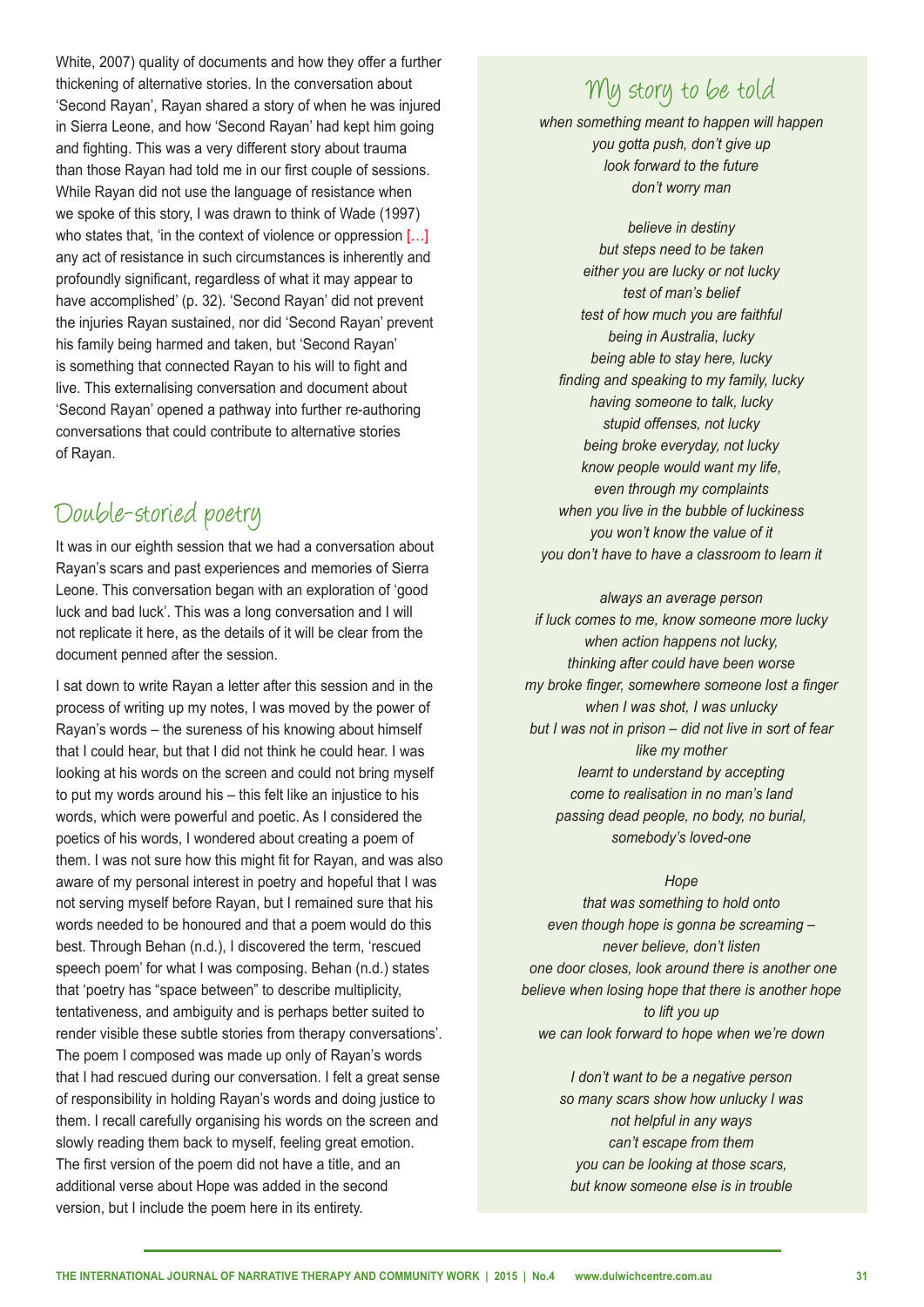*if scars inside maybe times I don't remember every time scars are visible brain start working rapidly biggest fight* 

*scars tell path you've travelled, scars are history unlucky scars and lucky scars scars are my story every single day I live with the scars it is what it is be thankful for having scars to talk about I remember when that happen I'm alive*

This poem is so clearly multi-storied: lucky and unlucky, the scars are inescapable yet tell Rayan's story. There is the story of trauma of things that happened to Rayan but there is also a story of resistance and survival, about Rayan's responses to trauma. Double-listening, as a principle of narrative practice, is the practice of listening to not only the story of trauma but also the story of responses to trauma (Wade 1997; White, 2004; Yuen, 2007, 2009). White (2004) states that:

No-one is a passive recipient of trauma. People always take steps to try to prevent the trauma, and, even if preventing the trauma is clearly impossible, they take steps to try to modify it in some small way or to modify its effects on their life, or they take steps in efforts to preserve what is precious to them. (p. 47)

I also find connection between poetry and song. Denborough (2008) reflects that songs can be double-storied in how they 'convey in words and melody both the effects of hardship and an alternative storyline of dignity, skills, values and local knowledge' (p. 167).

When we next met, I shared with Rayan that I had created a poem from his words and I hoped that this was okay. I explained that I had been moved by his words and wanted to do justice to them. I nervously and with emotion read it to him, looking up at the end to Rayan who was teary and speechless for a moment before saying, 'Wow'. He said, 'I can visualise me reading my story' and 'that's my identity'. He said that the poem 'brings tears in my eyes; I felt it, I feel power from the inside'. We were both moved at this point, and Freedman & Combs (1996) articulate well my sense of the shared experience of our work:

Every day that we go to work, people entrust us with stories of heartfelt pain, life-and-death struggle, and finding courage to fight back. What an honor it is to be let in, not just on another's life, but as a partner in another's struggle. As we, through this work, redefine the roles and relationships of people in therapeutic endeavors, we find that their voices, their pain, and their wisdom penetrate more deeply into our lives. (p. 287)

After this first reading, I invited Rayan to make any changes but he wanted it to stay as it was. I suggested that it needed a title and encouraged him to think about this, and he encouraged me to think about this as well! I asked some questions about what Rayan might know about himself from hearing this poem. Rayan was still speechless and I asked a different question. I asked what 'Second Rayan' might think about the poem, and this led to further thickening of the place of 'Second Rayan' and Hope in Rayan's life. It was from this conversation that the verse about Hope was added to the poem.

I wondered whether Rayan might let me hold onto a copy of the poem to share with other people who might find it helpful and he emphatically agreed, saying that, 'as long as its going to help someone, you can use it'. He added, 'You can have pain and scars, but the only way to benefit is by giving and helping someone'. He spoke about how it's important for 'my stories to be told'. It was after our session, when reflecting on our conversation, that I alit on this as a possible title. After this conversation, I again realised that our work had further enabled Rayan to reclaim a sense of identity that was purposeful and knowledgeable, and also a sense that he could contribute to the lives of others.

#### Outsider-witness practice

Throughout our work, I was wondering about ways of 'enabling contribution' and of connecting Rayan's life to others. I have a strong appreciation of the importance of practices of outsiderwitnessing (Russell & Carey, 2004; White, 2004, 2007) in the development of preferred identities. Torture and trauma disconnect and isolate people, letting only the dominant stories of disconnection, suffering, and hardship be heard. Practices of witnessing create opportunities for subjugated stories of survival, resistance, and hope to be heard. It felt important for Rayan to have an experience of resonance, and not simply praise for surviving. Denborough (2011) describes resonance as 'a sensory and even artistic experience. The use of participants' exact words and phrases, experience-near imagery, metaphor and sensory description, are therefore likely to increase the possibilities of resonance and reverberation (p. 35).

While knowing the value of outsider-witness practices, I was nervous and had a keen sense of the responsibility as the practitioner. White (2007) states that 'therapists have an ethical responsibility for the consequences of the audience participation in the therapeutic context' (p. 188) and Freedman (2014) states that it is 'our job as therapists to help them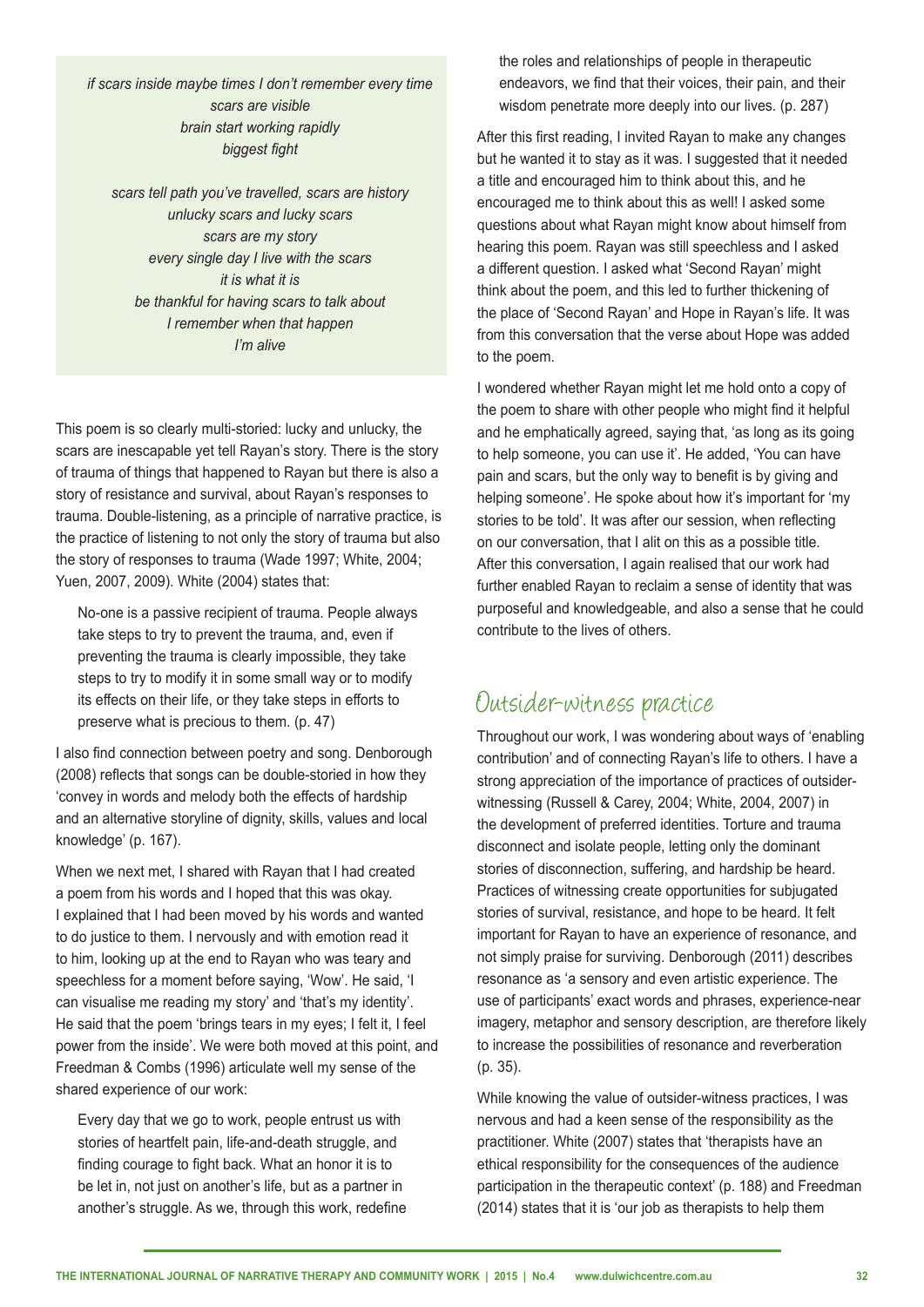stay in position' (p. 16). I wanted to be sure that I could maintain enough safety<sup>7</sup> for Rayan. So I proceeded, with some reassurance that 'it is relevant to note that a sense of awkwardness and some personal discomfort is often experienced by therapists at the beginning of their explorations of definitional ceremony practice' (White, 2007, p. 218).

It was only once we had co-created the poem that I thought to use it to seek an outsider-witness response. Given my newness to this practice and my desire to maintain enough safety for Rayan, I decided to seek a response outside of

our sessions, with the view to bringing the responses back to Rayan afterwards. I approached two of my colleagues, Danni and Leesl, who accepted the invitation to take part. Both had familiarity with the narrative practice of outsider-witnessing, but I reminded them of the importance of resonance and transport rather than responses of praise. I explained that I would ask questions using the outsider-witness categories of enquiry (Russell & Carey, 2004; White, 2004, 2007). I read the poem out loud to them and then interviewed them, with their responses below.<sup>8</sup>

#### **Danni**

The things that stood out for me were: Hope – when hope is low, there will be another hope; 'test of faith'; the concepts of lucky and unlucky and that a lot of us can be both; 'Coming to terms with scars'; and 'I'm alive'. Hearing this had me thinking of my cousin who died 20 years ago. The anniversary was a couple of weeks ago and he is very present for me at the moment. This loss was a lesson in life around choices of how to look at an event. What connected for me was not being overcome with a sense of hopelessness. Hearing this had me remembering that there are 'small bits of lucky'. I was also thinking about acceptance and scars not defining who you are, but accepting them. I am now wondering about what are my scars to accept? Hearing this poem, for me, was a valuing and honouring moment of my cousin and lessons about events in life. It reminded me that being alive means there's pain and joy – this is helpful to remember when I'm feeling crap. Feeling crap means I'm alive because I'm feeling.

When I met with Rayan, I read out Danni and Leesl's responses to his poem. Rayan's response to Leesl and Danni is best seen in a part of the letter that I wrote to him after our conversation.

#### **Leesl**

The things that stood out for me were: Lucky, scars, and looking around; Hope; and 'don't give up, there are steps to take'. I was particularly drawn to the idea of looking around. Hearing this had me thinking of my cousin who is now living with me, and some things that I want to do that will take some bravery. It made me think of how I talked with my cousin about pathways to playing music with other people and seeing this as an opportunity to grow and be challenged. Hearing this had me thinking about how you can create new things in your life; the key is you have to look around. If you don't look around, you will just travel on the same path and not see that there are other paths. You have to create different things, take a step. You don't just walk into the life you want – you need to take steps. I was taken to think about how everyone's life is different and we all have

different circumstances, but there really are other possibilities there all the time. It's about looking around and having eyes to see. I am reminded that we are presented with opportunities to be different all the time. This is a really 'hopeful way of living'. I am also reminded that if you talk to someone, you're more likely to take action.

White and Epston (1990) suggest that narrative documents 'have the potential of incorporating a wide readership and of recruiting an audience to the performance of new stories' (p. 191). This poem was part of the performance of new stories about Rayan. This performance echoed these new stories, reinforcing a sense of self that is knowledgeable and able to contribute to others.

### Documenting towards alternative storylines

There is no doubt that our conversations, informed by narrative ideas, were generative of alternative storylines of Rayan. I see this talk, though, like Speedy (2005), as 'ephemeral and transitory' (p. 285). I believe that the documents, regardless of which type of document, were essential to new storylines being made visible, developed, and sustained as parts of Rayan's preferred identity. White (2004) wonderfully and potently states:

Practices of the written word, which have for a long time been a theme of narrative therapy, contribute significantly to the visibility, substantiation, and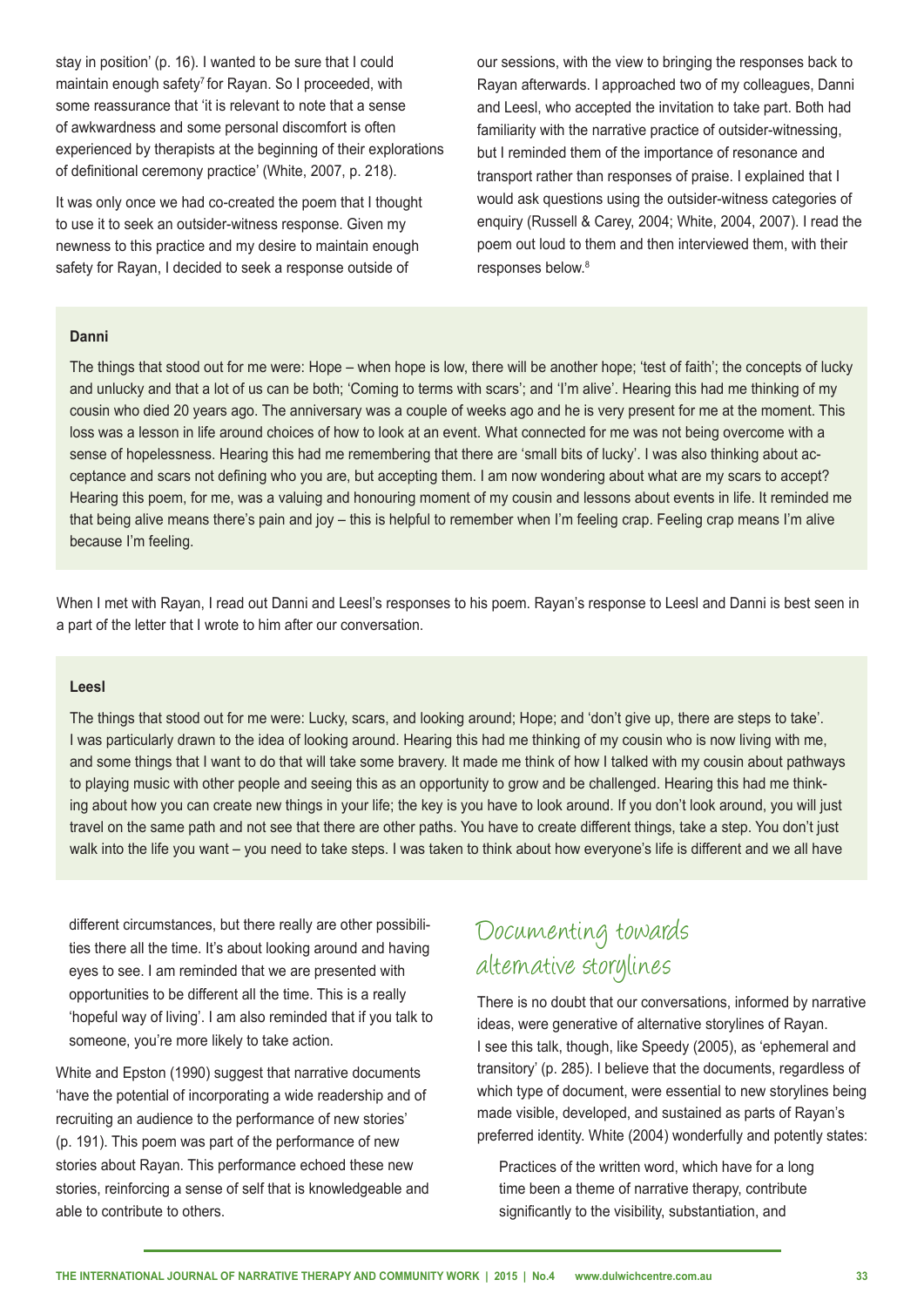endurance of the sparkling events that are identified in narrative conversations – these practices of the written word document the more sparkling events of people's lives and in so doing contribute to 'rescuing the said from the saying of it', the 'told from the telling of it'. (p. 4)

When I first met Rayan, he carried a strong sense of not knowing himself. Through our work, I believe that we began to uncover alternative storylines of Rayan and to develop Rayan's sense of knowing himself as knowledgeable, purposeful, having agency, and being able to contribute to the lives of others. I have chosen to focus on the use of documents in my work with Rayan, because I believe it has been a central component of my practice and to Rayan's growing sense of self and development of a preferred identity. There have been many lessons in this work and I will articulate some of them now.

# Poetic expressive listening and rescuing

An important factor in the power of these documents was the use of Rayan's own words, rescued as closely to how I heard them as possible. In this, I am not only double-listening, but I am listening to poetic speech – certain metaphors and expressions, and ways of speaking that are unique and particular to the person I am meeting with. I agree with Behan (n.d) when he says that, 'co-writing therapy poems has altered the quality of my listening in consultations with people. I find I am more keenly attuned to the particular expressions of my clients'. After reading the document of Rayan's knowledge and skills of rational decision-making to him, he said that he could hear himself in the words. At another time, when asked about a document, he said, 'That's me in there'. Newman (n.d.) reflects that when we use people's own language, they 'have a sense of recognition of themselves in these documents'.

Speedy (2005) poignantly states that 'the power of this work evaporates in the instant that other words or phrases seep in, as if from "out of the blue", to the documents produced' (p. 295). Unless one has a super-human memory, rescuing words in this way requires note-taking, in most cases during the conversations with those with whom we are meeting. In the context of my practice with people from refugee backgrounds, an important consideration has been the impact of notetaking on the person with whom I am meeting. Many of the people I meet with have had very negative experiences of documentation – they have experienced documents that have ascribed certain negative or untrue statuses upon them, have been completed without their involvement, and often in languages other than their own. Many of the people I work with have been forced to sign documents with content that is unknown to them, or that are simply untrue. These practices can often continue even when they have settled in Australia. With all of this in mind, I am very careful in seeking

permission to take notes and to outline how I will use them. It is my experience that people I work with seem to be more comfortable with my note-taking when they can see what it is contributing to. Noticing this has me thinking about how I introduce practices of documentation early in work with people.

# Language and ways of writing

Language is a significant factor that has influenced how I work narratively in my context. I mostly work with people who do not speak English or, for those who do, it is rarely their first language. Polanco and Epston (2009) state that 'English has a legitimate monopoly over narrative therapy since, in a manner of speaking, it "grew up" there' (p. 64). In this context, it is interesting to think about what happens when the work and documentation is navigated through the territory of my monolinguality and the (often) multilinguality of those I work with.

I regularly work with interpreters and therefore language, culture, and ways of speaking are being interpreted through a third meaning-maker. I connect with Lee's (2013) idea of 'scaffolding for three' and I would suggest that it is often the interpreter and the person I am meeting with who are providing me with the scaffolding that supports our conversations, a sort of co-scaffolding. Working across language and with interpreters has extended the importance of seeking out experience-near language that fits for the person with whom I am meeting. This means that long conversations are often had between myself, the interpreter, and the person consulting me to find the language that fits. If the power of these documents is to be found in rescuing words, expressions, and ways of speaking, then these are important conversations.

Some considerations of the ability of the person to receive, read, and understand these documents has been important for me. In a context where English is not likely to be a first language or spoken at all, it has been important to compose documents in ways that will be resonant and accessible to those for whom I am writing them. Rayan is quite adept at English and has reflected that he likes the detail of the letters and the questions in them, and these factors have informed the way that I write to him. For some people, too many questions might be confronting so I might just include one or two – or none if someone is particularly confronted. In some situations, I will write shorter documents with less detail.

An important aspect, particularly of my narrative letters, has been the use of questions. Even when I am using the letter to offer a summary of our conversation, I will offer a few questions that extend our conversations. I have found the letters I have written to Rayan have been enormously generative of my narrative skills. They provide the opportunity to offer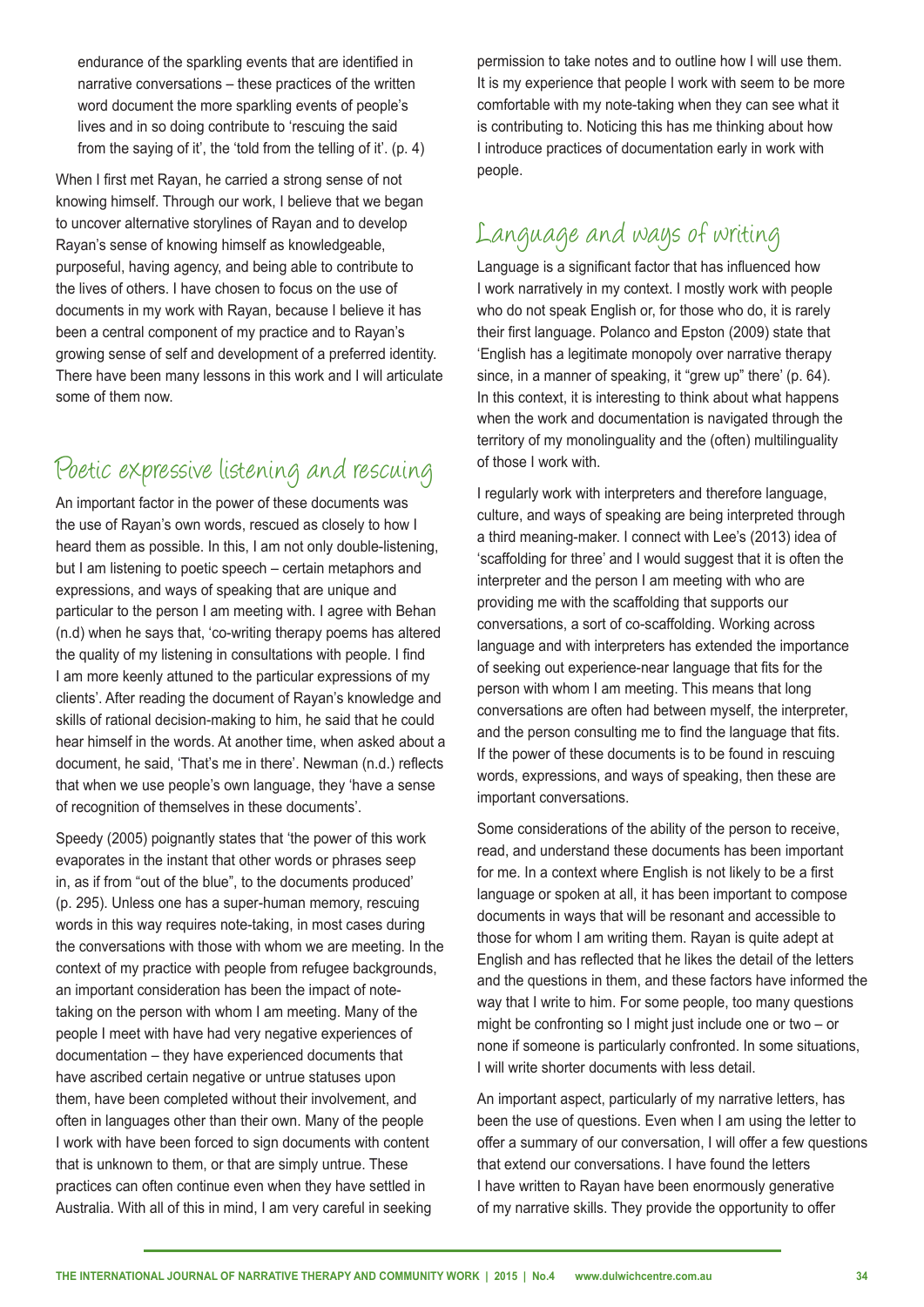further insight and to ask questions, both of which I may not have thought of or had the chance to do in the session. For example, in one letter, I asked some questions about anger that I had not articulated in our conversation: 'This sounded to me like a specific kind of anger. What kind of anger do you think it is? What does this anger say about what is important to you?' On reading the letter, Rayan particularly noticed these questions, which were asked to elicit what was implicit in his expressions of anger (Carey, Walther & Russell, 2009; White, 2000b). This led to a further conversation where Rayan spoke about Anger being about belief in his right to make decisions about his own life, a right that had been violated, leading to significant distress.

As this work continues, I will keep reflecting on how these practices of documentation can be brought into my work with people who do not speak English. Early in this exploration, I was unsure about whether these practices were possible across language and working with interpreters. I am now convinced that they are possible, but that they often look different. For example, in work with one young person who has developing English but chooses not to use an interpreter, she often uses her iPhone to find words in English, and this has me wondering about what role technology might play in these practices. I also often think of the reflection of a close colleague who shared a story of writing narrative letters with a person who was seeking asylum. This person could not read a word of the letters but, for him, the fact that she would create these documents for him was enormously meaningful. These letters documented his survival through the process of seeking asylum, and to him it did not matter that he could not read them; it mattered that he had them. This reminds me that these documents have value beyond just the words that they rescue.

#### Collaborative representation

A distinguishing feature of narrative documentation is that it is underpinned by notions of collaboration and co-creation. Narrative practitioners, such as Mann (2002) and Andrews, Clark, & Baird (1998), have taken a particular focus on issues of relational and collaborative representation in documentation; the former exploring case notes, and latter exploring letters. I continue to reflect on what collaborative representation looks like in the context of working with people from refugee backgrounds. In work with people who have been oppressed and marginalised, operations of power are ever-present in the work. Taking account of the movement and effect of power in my work is an ongoing, moment-by-moment project. I often experience deference to my position as an 'expert'. While I resist the 'expert' position, this position is often grounded in ideas about where I work being a place of 'torture and trauma experts' and further perpetuated by discourses of trauma counselling that position me as an 'expert'. The position of 'expert' can also be found in the ideas and expectations placed upon me by those with whom I work. It is with all of this in mind that I make efforts to articulate to those I work with my preferred ways of working and how this might fit with what they are hoping for from meeting with me.

In my work with Rayan, I endeavoured to, as closely as possible, represent his words and ways of speaking. In sharing the documents, I would seek his input on whether I had captured things in ways that fit for him. Rayan did not change anything in the documents that I have written in the course of our work. At times, this has had me questioning whether I had been collaborative enough. Rayan often expressed awe at the different ways of engaging in therapy that I was introducing to him. He reflected on the notion that my practice is 'outside the box'. Rayan's respect for me and my ways of working might have prevented him from changing the documents, or maybe he really did not believe any changes were necessary. I think the important factor is how I continued to present this work as a co-creation where Rayan had a say as to how he was represented.

While holding true to narrative documentation being a cocreated practice, it is also important to acknowledge the parts where the practitioner is influential. In my work with Rayan, I made the decisions about which kinds of document to create, and what parts of our conversation I included and those I did not. I negotiated with Rayan throughout the work that I might document our conversations in a variety of ways, and he agreed to me having space for creativity with my decisions about these documents. In other work, it might be that those I consult with choose to direct me more as to what kind of document is going to be best for them. Again, the important part is that this is negotiated and that I always offer these documents back as a co-creation.

When I critically reflect on how I made decisions about the types of documents I might write to Rayan, I made them with thought for what might be most resonant and appropriate in the context of the type of conversation we were having. When Rayan was speaking about skills and knowledge of rational decisions, a document of knowledge seemed most resonant. As reflected upon earlier, I also called on poetry to honour Rayan's words and story. I commented when presenting the poem to Rayan that it could just as easily be lyrics that could be put to music or rap, which he thought was very amusing. I think this is an example of where we can draw on our creativity alongside incorporating practices that ensure collaborative representation. There is a growing array of narrative documents being explored in the literature9 and I am excited about what else might be co-created in this work. In acknowledging that there might be some instances where the written word is not resonant, or even faced with trepidation, we are offered the opportunity to consider what other creative medium might be used to rescue people's words.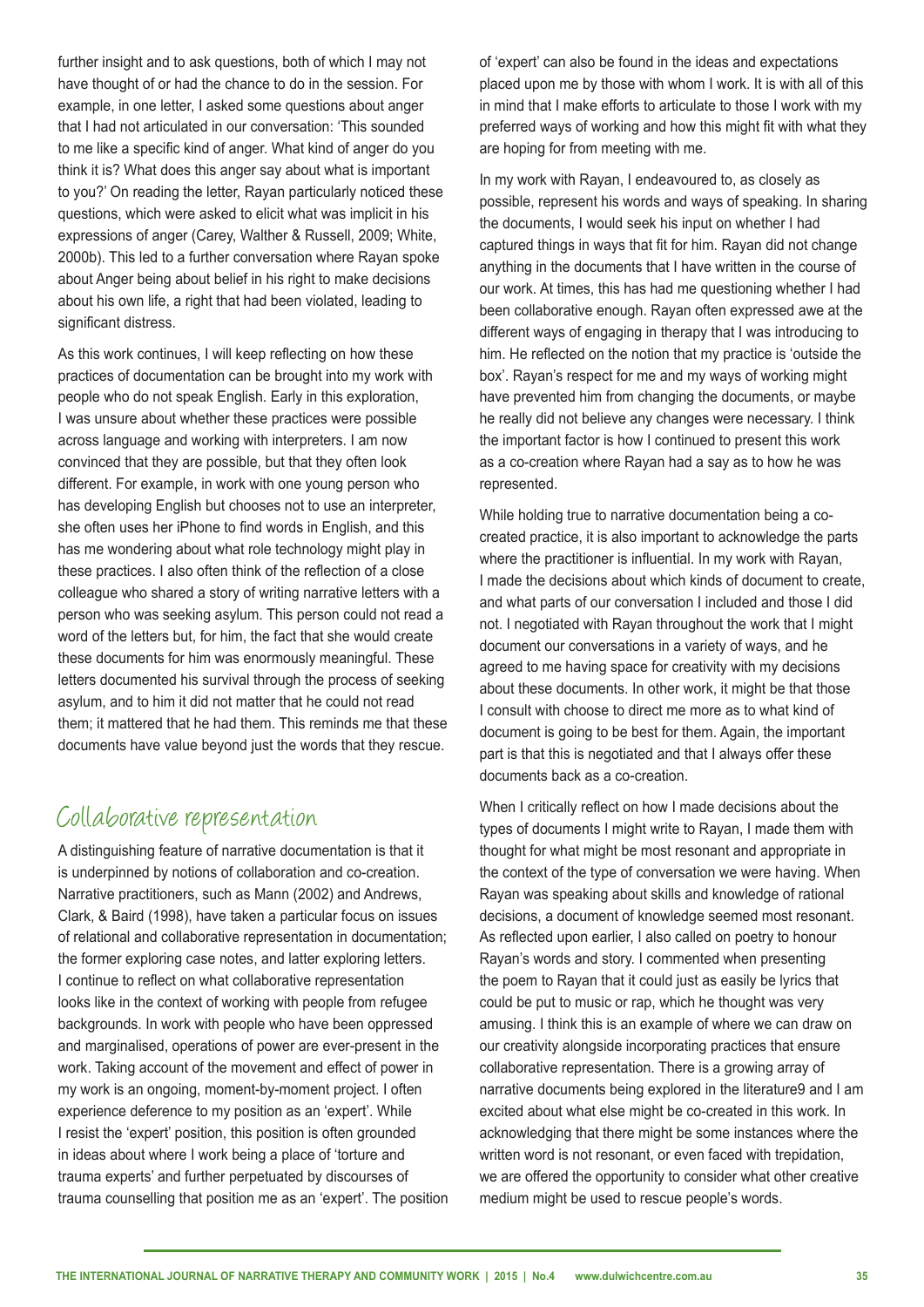As practitioners, we often also make choices about what is included in documents. We are not writing documents of exactly what we hear in our conversations; we are making choices to tell stories in specific ways. For me, it has been important to think about why I am including certain details and not others. As works of collaboration, Rayan might have changed these documents, but I have found it important to be able to articulate where I am making decisions and to try to do this with accountability. Ultimately, I am endeavouring to document in ways that will lead to richer descriptions of people's skills, knowledge, values, commitments, and preferred identities.

# Flowing with the practice

If I had been asked when I first met with Rayan what our work might look like, I would not have known. If I had been told that I would have dived into practices of documentation with Rayan and would be writing about our work here, I would have been surprised. In writing this, I have noticed many other pathways I could have taken at different points in our work, highlighting that narrative practice is rarely linear, nor is there a 'right' way of doing it. The initial suggestion of writing a document about Rayan's knowledge and skills of rational decisions came out unplanned and in the moment. In fact, all of the documents, to some extent, grew out of our conversations and what I thought could be of value to Rayan. I did not plan to write certain documents at certain times. Newman (n.d.) talks about giving 'consideration to the most resonant form of the written word'. My practices of documentation have often been momentby-moment practices that have involved flowing with the practice and being connected to where we are and what might be most helpful. In thinking back over this work and to the earlier guiding questions I posed, I have added two additional questions to further orient myself in practices of documentation across language and culture:

- How am I taking account of the language and culture of those with whom I am co-creating documents?
- What adaptations might be needed to ensure this is resonant and appropriate?

# Embodying co-research

'Co-research', a term coined by David Epston (1999), is a concept that those in the narrative world will be very familiar with. At the start of this year, this was a new and exciting concept that had me wondering how I might undertake co-research and where it might lead. Epston says that, 'co-research implies, firstly, that the answer is unknown but, secondly, that it can only be discovered by an experimental

attitude on a day-to-day basis' (1999, p. 143). The work that I have discussed here was truly a project of co-research. This work was, in many ways, a practice of narrative 'firsts' for me: my first document of skills and knowledge, my first narrative poem, my first use of outsider-witness practices, and so many others. It has been a journey that was only possible through Rayan's willingness to journey with me, to discover and explore. I am reminded of the 'spirit of adventure' engendered by Michael White and David Epston (Beels, 2009; White, 2009), which speaks to me of playfulness, and inherently makes reference to exploration and discovery.

Somewhere in one of our conversations in the middle of our work together, Rayan expressed gratitude and acknowledgement of my work. In an effort to be de-centred, I responded by drawing his attention back to his skills and knowledge and all that he knows. I remember Rayan looking me in the eye and saying, 'Yes, but you're not just some person on the street, Chanelle'. Rayan then went on to say that:

You know when you see a small man getting into a big truck, and you think, 'Man, he cannot lift the truck up or make it move on its own. It needs its own motor to move. But the small man can steer it'.

Rayan suggested that I was the small man steering the big truck! It was only upon taking time after our conversation to reflect that I saw the lesson that Rayan had given me. He had reminded me that this work is a co-creation. I am not the expert or the centre of the work, but I am influential and important to it. Resisting this does not serve those I work with any more than taking up an expert position does. I am grateful to Rayan for this important lesson.

#### Being transformed

This work has been an adventure and exploration for Rayan and myself. This has been transformational work for me and I find connection to the words of Mary Pentecost (2008) who said to her client, Robyn, 'I know that the work we embarked on was transformational for you; now I have a fuller appreciation of some of the ways it was also transformational for me' (p. 18). To conclude, I reflect on my hopes in writing this, which are twofold. First, I hope this writing does justice to the many storylines of Rayan's life – stories of survival and tenacity, and stories of someone with an adventurous and generous spirit. Second, I hope that this work might support others in their narrative practices with people from refugee backgrounds and inspire creativity and delight in narrative journeys across language and culture. I look forward to my continued journey with Rayan and the many others I meet along the way.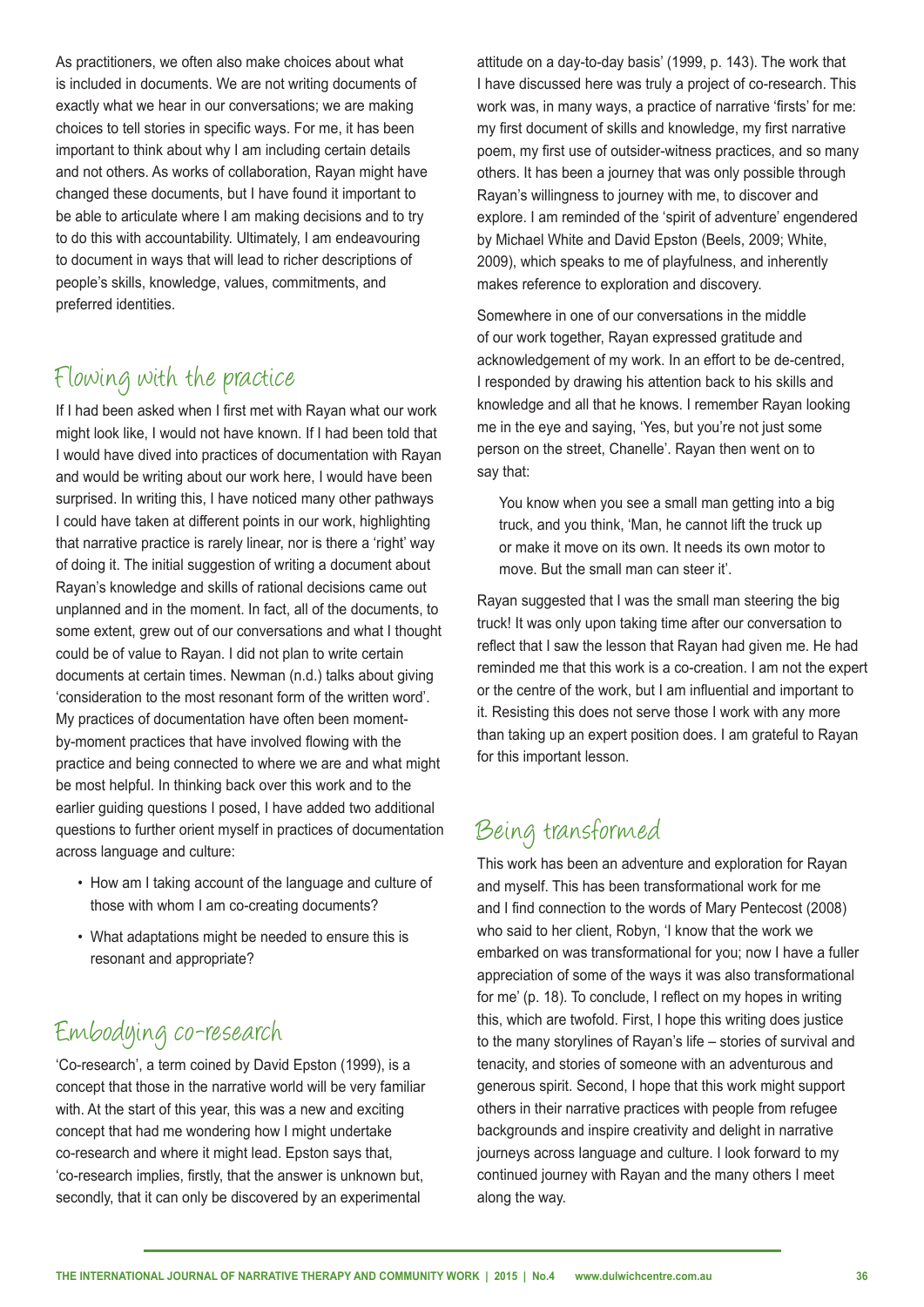#### Acknowledgement

I want to acknowledge Rayan's generosity in allowing me to write about his story and our work together. Rayan's willingness to share and be part of this paper is informed by a hope that we share – that this paper might encourage other practitioners to use some of the ideas and practices that Rayan says 'worked for me'.

#### Notes

- Narrative documentation is a particular kind of therapeutic documentation. Among a wide array of literature, I have been most informed on this practice by White & Epston (1990), Newman, (n.d.; 2008, 2013), Fox (2003), and Pentecost (2008).
- <sup>2</sup> Blackburn (2005, 2010) explores her work in the UK with people from refugee backgrounds and considers how we can create contexts for restorative stories to be told, create preferred identities in the face of refugee trauma, and deconstruct discourses, particularly gendered discourse, while respecting culture. A range of folk methodologies have been used in work with people from refugee backgrounds, such as the Tree of Life (Ncube, 2007; Schweitzer, Vromans, Ranke, & Griffin, 2014), Team of Life (Denborough, 2012b), Kite of Life (Denborough, 2010a; Treatment and Rehabilitation Centre for Victims of Torture*,* 2014), and Seasons of Life (Abu-Rayyan, 2009). There is much written about collective narrative practices with people from refugee backgrounds, with collective documents being one outcome of such practices. Examples include: 'Finding resiliency, standing tall: Exploring trauma, hardship, and healing with refugees' (Boucher, 2009); 'Unforgettable voices: Australia we are here! Stories from Hazara and Iraqi communities of Brisbane' (MacLeod, Olsen, Ghulam & Al Ansari, 2011); and 'Responding to survivors of torture & suffering: Survival skills and stories of Kurdish families' (Denborough, 2012a). The work of Lee (2013) who writes about her work on Christmas Island offers a unique insight into working with people seeking asylum in Australia. Though not refugeespecific, the work of the Treatment and Rehabilitation Centre for Victims of Torture (2014) and the Ibuka trauma counsellors in Rwanda (Denborough, 2010b) has been particularly insightful in regard to situating narrative practices in specific cultural and social contexts.
- <sup>3.</sup> Australia was Rayan's second country of settlement. His first country of settlement as a refugee does not bear relevance to the work discussed here and therefore is not stated.
- 4. Where I quote Rayan or myself in the context of our therapeutic conversations, it is to the best of my memory and notes.
- 5. When I use the notion of 'being public' I am particularly drawing on Reynolds' (2013) conceptualisation of this notion as something more accountable than transparency.
- <sup>6.</sup> Some identifying details that were not necessary have been removed.
- I use the notion of 'enough safety' that I take from my learnings from Reynolds (2010, 2012, 2013) who speaks of structuring safety and that in this work it is never possible to be completely safe.
- 8. These responses were documented from my memory and notes and, though part of a conversation in their original form, have been formed into a first person narrative for the purpose of this paper. Danni and Leesl gave permission for their responses to be included and reviewed them prior to completion.
- 9. Some of the creative developments in narrative documentation include the co-creation of cards (Hahs, 2008), poetry (Behan, n.d.;

Crocket, 2010; Pentecost, 2008; Speedy, 2005), certificates and declarations (Fox, 2003; White & Epston, 1990), community songs (Denborough, 2002, 2008), collective documents (Denborough, 2008), living documents (Newman, 2008), documents of knowledge and circulation (Fox, 2003), and non-criminal records (Hurley, 2007).

# References

- Abu-Rayyan, N. (2009). Seasons of life: Ex-detainees reclaiming their lives. *International Journal of Narrative Therapy & Community Work*, (2), 24–40. Retrieved from www.informit.org
- Andrews, J., Clark, D. J., & Baird, F. (1998). Therapeutic letter writing: Creating relational case notes. *The Family Journal: Counseling and Therapy for Couples and Families*, *5*(2), 149–158. doi:10.1177/1066480797052011
- Beels, C. (2009). Some historical conditions of narrative work. *Family Process*, *48*(3), 363–378. doi:10.1111/j.1545-5300.2009.01288.x
- Behan, C. (n.d.) *Rescued speech poems: Co-authoring poetry in narrative therapy.* Retrieved from www.narrativeapproaches. com/?p=1546
- Blackburn, P. (2005). Speaking the unspeakable: bearing witness to the stories of political violence, war and terror. *International Journal of Narrative Therapy & Community Work*, (3 & 4), 97–105. Retrieved from www.informit.org
- Blackburn, P. (2010). Creating space for preferred identities: Narrative practice conversations about gender and culture in the context of trauma. *Journal of Family Therapy*, (32), 4–26. doi:10.1111/j.1467- 6427.2009.00484.x
- Boucher, M. (2009). Finding resiliency, standing tall: Exploring trauma, hardship and healing with refugees. *International Journal of Narrative Therapy & Community Work*, (4) 43–51. Retrieved from www.informit.org
- Carey, M., Walther, S., & Russell, S. (2009). The absent but implicit: A map to support therapeutic enquiry. *Family Process*, *48*(3), 3–8. doi:10.1111/j.1545-5300.2009.01285.x
- Crocket, K. (2010). Rescuing speech: Teaching a writing aesthetic for counseling practice. *Journal of Poetry Therapy*, *23*(2), 73–86. doi: 10.1080/08893675.2010.482810
- Denborough, D. (2002). Community song writing and narrative practice. *Clinical Psychology,* (17). Retrieved from www. dulwichcentre.com.au/community-song-writing.html
- Denborough, D. (2005). A framework for receiving and documenting testimonies of trauma. *International Journal of Narrative Therapy & Community Work*, (3 & 4), 34–42. Retrieved from www.informit.org
- Denborough, D. (2008). *Collective narrative practice: Responding to individuals, groups, and communities who have experienced trauma*. Adelaide, Australia: Dulwich Centre Publications.
- Denborough, D. (2010a). *Kite of Life: From intergenerational conflict to intergenerational alliance.* Adelaide, Australia: Dulwich Centre **Foundation**
- Denborough, D. (2010b). *Working with memory in the shadow of genocide: The narrative practices of Ibuka trauma counsellors.* Adelaide, Australia: Dulwich Centre Foundation International.
- Denborough, D. (2011). Resonance, rich description and socialhistorical healing: The use of collective narrative practice in Srebrenica. *International Journal of Narrative Therapy & Community Work*, (3), 27–42. Retrieved from www.informit.org
- Denborough, D. (2012a). Responding to survivors of torture & suffering: Survival skills and stories of Kurdish families. *International Journal of Narrative Therapy & Community Work*, (3), 18–49. Retrieved from www.informit.org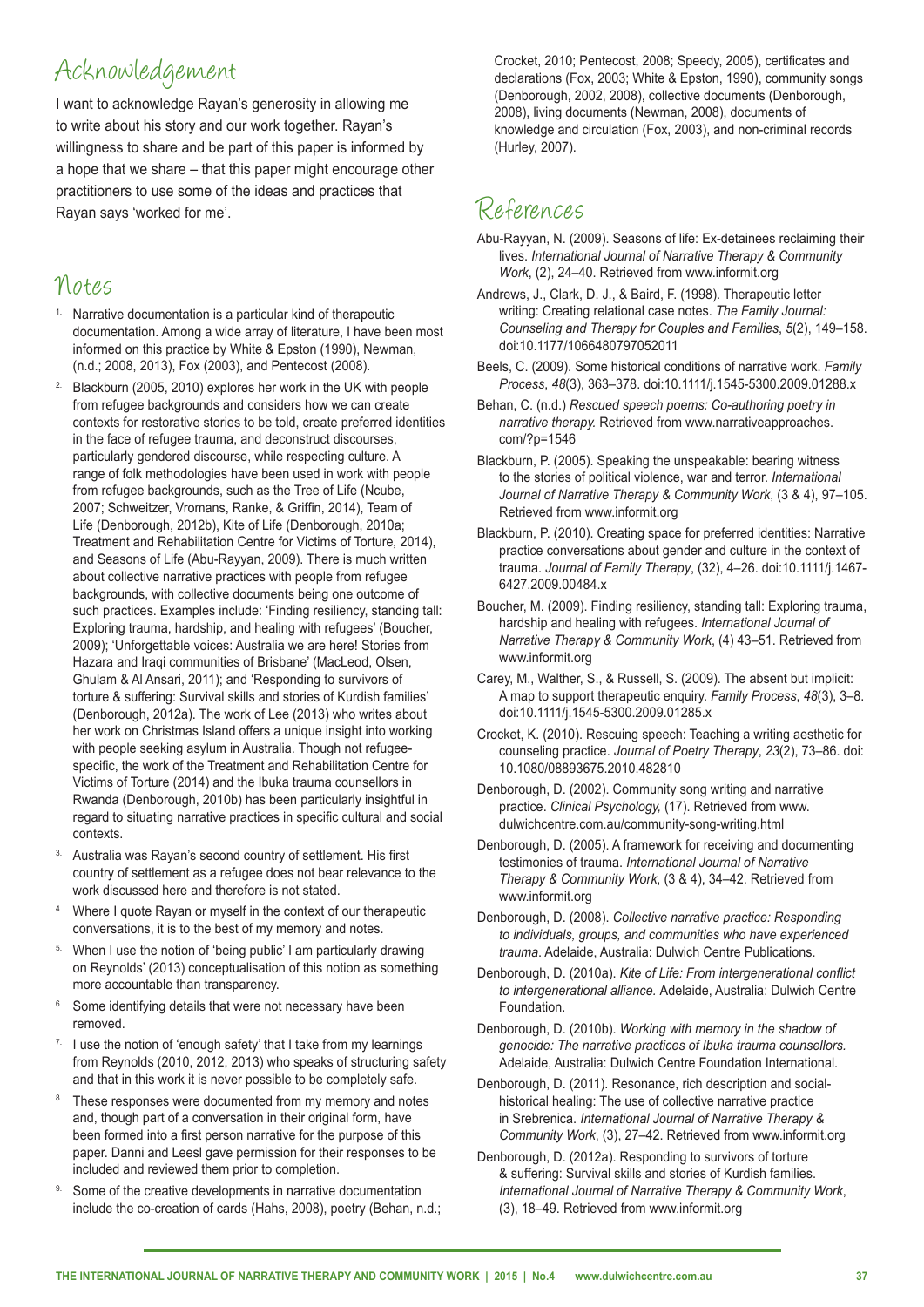Denborough, D. (2012b). The team of life with young men from refugee backgrounds. *International Journal of Narrative Therapy & Community Work,* (2), 44–53. Retrieved from www.informit.org

Epston, D. (1999). Co-research: The making of an alternative knowledge. In Dulwich Centre Publications (Eds.), *Narrative therapy and community work: A conference collection* (pp. 137–157). Adelaide, Australia: Dulwich Centre Publications,

Fox, H. (2003). Using therapeutic documents: A review. *International Journal of Narrative Therapy & Community Work*, (4), 26–36. Retrieved from www.informit.org

Freedman, J., & Combs, G. (1996). Relationships and ethics. In J. Freedman & G. Combs, *Narrative therapy: The social construction of preferred realities* (pp. 264–288). New York & London: W.W. Norton.

Freedman, J. (2014). Witnessing and positioning: Structuring narrative therapy with families and couple. *International Journal of Narrative Therapy & Community Work*, (1), 11–17. Retrieved from www.informit.org

Hahs, A. (2008). Cards as therapeutic documents. *International Journal of Narrative Therapy and Community Work,* (1), 30–33. Retrieved from www.informit.org

Hurley. E. (2007). Establishing non-criminal records. *International Journal of Narrative Therapy and Community Work,* (3), 3–10. Retrieved from www.informit.org

Lee, P. L. (2013). Making now precious: Working with survivors of torture and asylum seekers. *International Journal of Narrative Therapy and Community Work*, (1), 1–9. Retrieved from www.informit.org

MacLeod, J., Olsen, J., Ghulam, H., & Al Ansari, S. (Eds.) (2011). Unforgettable voices: Australia we are here! Stories from Hazara and Iraqi community of Brisbane. *International Journal of Narrative Therapy and Community Work,* (2), 62–71. Retrieved from www.informit.org

Mann, S. (2002). Collaborative representation: Narrative ideas in practice. *Gecko: A Journal of Deconstruction and Narrative Ideas in Therapeutic Practice,* (2), 39–49. Retrieved from www.dulwichcentre.com.au/collaborative-representation.html

Ncazelo, N. (2007). The Tree of Life: An approach to working with vulnerable children. A DVD. Adelaide, Australia: Dulwich Centre Publications.

Newman, D. (n.d.). '*Skills in translating': Using the written word in narrative practice.* Retrieved from www.charingcrossnarrative therapy.com/stories.htm

Newman, D. (2008) 'Rescuing the said from the saying of it': Living documentation in narrative therapy. *International Journal of Narrative Therapy and Community Work,* (3), 24–34. Retrieved from www.informit.org

Newman, D. (2013, January 24). *The written word and narrative practice* [Video file]. Retrieved from narrativetherapyonline.com/ moodle/mod/resource/view.php?id=584

Pentecost, M. (2008). A letter to Robyn: Explorations of the written word in therapeutic practice. *International Journal of Narrative Therapy and Community Work,* (1), 17–27. Retrieved from www.informit.org

polanco, m., & Epston, D. (2009). Tales of travels across languages: Languages and their anti-languages. *International Journal of Narrative Therapy & Community Work*, (4), 62–71. Retrieved from www.informit.org

Reynolds, V. (2010). Doing Justice: A witnessing stance in therapeutic work alongside survivors of torture and political violence. *Studies in Meaning*, (4), 157–184. Retrieved from www.connection. ebscohost.com

Reynolds, V. (2012). *Justice doing in community work & therapy: from 'burnout' to solidarity.* [Video file]. Retrieved from narrativetherapy online.com/moodle/mod/resource/view.php?id=590

Reynolds, V. (2013). Centering ethics in group supervision: Fostering cultures of critique & structuring safety. *International Journal of Narrative Therapy and Community Work*, (4), 1‒13. Retrieved from www.informit.org

Russell, S., & Carey. M. (2004). *Narrative therapy: Responding to your questions*. Adelaide, Australia: Dulwich Centre Publications.

Schweitzer, R. D., Vromans, L., Ranke, G., & Griffin, J. (2014). Narratives of healing: A case study of a young Liberian refugee settled in Australia. *The Arts in Psychotherapy*, (4), 98–106. doi:10.1016/j.aip/2013.10.006

Speedy, J. (2005). Using poetic documents: An exploration of poststructuralist ideas and poetic practices in narrative therapy. *British Journal of Guidance & Counselling*. *33*(3), 283–298. doi:10.1080/03069880500179343

Treatment and Rehabilitation Centre for Victims of Torture (TRC). (2014). *Responding to trauma that is not past: Strengthening stories of survival and resistance. An Arabic narrative therapy handbook.* Adelaide, Australia: Dulwich Centre Foundation International.

Wade, A. (1997). Small acts of living: Everyday resistance to violence and other forms of oppression. *Contemporary Family Therapy*, *19*(1), 23–39. doi:10.1023/A:1026154215299

White, C. (2009). Where did it all begin? Reflecting on the collaborative work of Michael White and David Epston. *Context*, October, 59–60. Retrieved from https://dulwichcentre.com.au/ where-did-it-all-begin-cheryl-white.pdf

White, M. (1995). Therapeutic documents revisited. In M. White, *Re-authoring lives: Interviews and essays* (pp. 199–213). Adelaide, Australia: Dulwich Centre Publications.

White, M. (1997). De-centred practice. In M. White, *Narratives of therapists' lives* (pp. 200–214)*.* Adelaide, Australia: Dulwich Centre Publications.

White, M. (2000a). Children, children's culture and therapy. In M. White, *Reflections on narrative practice* (pp. 1–22)*.* Adelaide, Australia: Dulwich Centre Publications.

White, M. (2000b). Re-engaging with history: The absent but implicit. In M. White, *Reflections on narrative practice: Essays & interviews*  (pp. 35–58). Adelaide, Australia: Dulwich Centre Publications.

White, M. (2004). Working with people who are suffering the consequences of multiple trauma: A narrative perspective. *International Journal of Narrative Therapy and Community Work*, (1), 44–75. Retrieved from www.informit.org

White, M. (2005). Children, trauma and subordinate storyline development. *International Journal of Narrative Therapy and Community Work*, (3 & 4), 10–22. Retrieved from www.informit.org

White, M. (2007). *Maps of narrative practice.* New York: W. W. Norton.

White, M., & Epston, D. (1990). Counter documents. In M. White & D. Epston, *Narrative means to therapeutic ends* (pp. 188–217). New York: W. W. Norton.

Yuen, A. (2007). Discovering children's responses to trauma: A response-based narrative practice. *International Journal of Narrative Therapy and Community Work*, (4), 3–18. Retrieved from www.informit.org

Yuen, A. (2009). Less pain, more gain: Explorations of response versus effects when working with the consequences of trauma. *Explorations: An E-Journal of Narrative Practice,* (1), 6–16. Retrieved from www.dulwichcentre.com.au/explorations-2009-1 angel-yuen.pdf